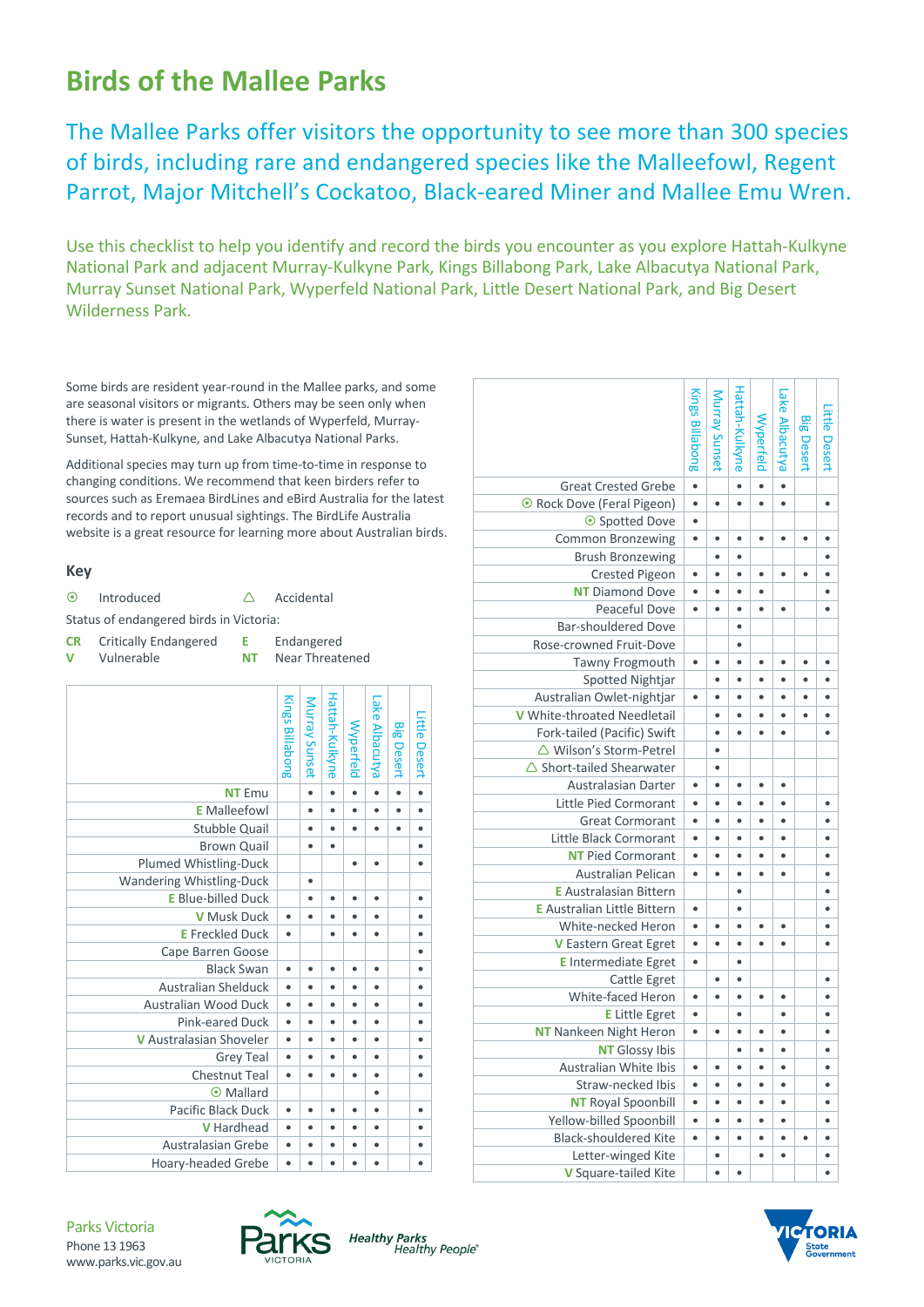|                                                                    | Kings Billabong | Murray Sunset | Hattah-Kulkyne | Wyperfeld | Lake Albacutya | <b>Big Desert</b> | Little Desert |
|--------------------------------------------------------------------|-----------------|---------------|----------------|-----------|----------------|-------------------|---------------|
|                                                                    |                 |               |                |           |                |                   |               |
| <b>NT</b> White-fronted Tern                                       |                 |               |                | $\bullet$ |                |                   |               |
| <b>Crested Tern</b>                                                |                 |               |                |           |                |                   | ۰             |
| Silver Gull                                                        | $\bullet$       |               | $\bullet$      | $\bullet$ | ٠              |                   | ٠             |
| <b>E</b> Red-tailed Black-Cockatoo<br>Yellow-tailed Black-Cockatoo |                 |               | ٠              | $\bullet$ |                |                   |               |
| V Major Mitchell's Cockatoo                                        | ۰               |               | ċ              | ¢         | ٠              |                   |               |
| Galah                                                              | ٠               |               | ċ              | ¢         |                |                   |               |
| Long-billed Corella                                                |                 |               |                |           |                |                   |               |
| Little Corella                                                     | ۰               | $\bullet$     | ٠              | $\bullet$ | $\bullet$      |                   | ٠             |
| Sulphur-crested Cockatoo                                           | $\bullet$       | $\bullet$     | ٠              | $\bullet$ | $\bullet$      |                   | $\bullet$     |
| Cockatiel                                                          | $\bullet$       | $\bullet$     | $\bullet$      | ٠         | $\bullet$      |                   | $\bullet$     |
| Rainbow Lorikeet                                                   | $\bullet$       |               | $\bullet$      |           |                |                   | $\bullet$     |
| Musk Lorikeet                                                      | ٠               |               | $\bullet$      | ٠         | ٠              |                   | ٠             |
| Little Lorikeet                                                    |                 |               |                | ٠         |                |                   | ٠             |
| Purple-crowned Lorikeet                                            |                 |               |                |           |                |                   |               |
| <b>E</b> Superb Parrot                                             |                 |               |                | ٠         |                |                   |               |
| V Regent Parrot                                                    |                 |               |                |           |                |                   |               |
| Crimson Rosella                                                    | ٠               |               | $\bullet$      |           |                |                   | ٠             |
| Yellow Rosella (variant of Crimson)                                | $\bullet$       | $\bullet$     | $\bullet$      |           |                |                   |               |
| Eastern Rosella                                                    | ٠               | $\bullet$     | $\bullet$      | ٠         | $\bullet$      |                   | $\bullet$     |
| Australian Ringneck                                                | $\bullet$       | ٠             | ٠              | $\bullet$ | ٠              | ٠                 | $\bullet$     |
| (Greater) Blue Bonnet                                              |                 |               |                |           |                |                   |               |
| <b>E</b> Swift Parrot                                              |                 |               |                |           |                |                   |               |
| Red-rumped Parrot                                                  |                 |               |                |           |                |                   |               |
| Mulga Parrot                                                       | ۰               |               | ¢              |           |                |                   |               |
| Budgerigar                                                         |                 |               | $\bullet$      | ۰         |                |                   |               |
| <b>Blue-winged Parrot</b>                                          | ۰               | ٠             | ٠              | ٠         |                |                   | ٠             |
| V Elegant Parrot                                                   |                 | $\bullet$     | $\bullet$      | $\bullet$ | $\bullet$      |                   | $\bullet$     |
| <b>Scarlet-chested Parrot</b>                                      |                 | $\bullet$     | $\bullet$      |           |                |                   |               |
| Horsfield's Bronze-Cuckoo                                          | $\bullet$       | $\bullet$     | $\bullet$      | $\bullet$ | ٠              | $\bullet$         | ٠             |
| <b>NT</b> Black-eared Cuckoo                                       | ٠               |               |                | ¢         |                |                   |               |
| Shining Bronze-Cuckoo                                              |                 |               |                | ۰         |                |                   |               |
| Pallid Cuckoo<br><b>Brush Cuckoo</b>                               | $\bullet$       |               |                |           |                |                   |               |
| Fan-tailed Cuckoo                                                  | $\bullet$       |               | ٠              | ٠         |                |                   | ٠             |
| <b>E</b> Barking Owl                                               |                 |               | ٠              | $\bullet$ |                |                   |               |
| Southern Boobook                                                   | $\bullet$       | $\bullet$     | $\bullet$      | ٠         | $\bullet$      |                   | $\bullet$     |
| <b>E</b> Masked Owl                                                |                 | $\bullet$     |                |           |                |                   |               |
| <b>Barn Owl</b>                                                    | $\bullet$       | $\bullet$     | ٠              | ٠         | ٠              |                   | ٠             |
| <b>NT</b> Azure Kingfisher                                         |                 |               | $\bullet$      | ٠         |                |                   |               |
| Laughing Kookaburra                                                | ٠               | ٠             | ۰              | ٠         | ٠              |                   | ۰             |
| <b>NT</b> Red-backed Kingfisher                                    |                 | $\bullet$     | $\bullet$      | $\bullet$ | $\bullet$      |                   | $\bullet$     |
| Sacred Kingfisher                                                  | $\bullet$       |               | $\bullet$      | $\bullet$ |                |                   |               |
| Rainbow Bee-eater                                                  | $\bullet$       | ٠             | $\bullet$      | $\bullet$ | ٠              |                   | ٠             |
| Dollarbird                                                         | $\bullet$       |               |                |           |                |                   |               |
| White-throated Treecreeper                                         |                 |               |                |           |                |                   | ۰             |
| V White-browed Treecreeper                                         |                 | $\bullet$     | $\bullet$      | $\bullet$ |                |                   |               |
| <b>NT</b> Brown Treecreeper                                        | ٠               | ۰             | ۰              | ٠         | ٠              | ٠                 | ٠             |
| <b>CR</b> Spotted Bowerbird                                        |                 |               | $\bullet$      |           |                |                   |               |
| Superb Fairy-wren                                                  | ۰               | ٠             | ۰              | ٠         |                | $\bullet$         | ٠             |
| Splendid Fairy-wren                                                | ۰               | ٠             | ٠              | ٠         | $\bullet$      | ٠                 |               |
| White-winged Fairy-wren                                            |                 |               | ٠              | ٠         |                |                   |               |
| Variegated Fairy-wren                                              | ۰               | ٠             | ٠              | ٠         | ٠              | ٠                 | ٠             |
| <b>E</b> Mallee Emu-wren                                           |                 | ٠             | $\bullet$      | $\bullet$ |                |                   |               |
| Rufous-crowned Emu-wren                                            |                 | $\bullet$     | $\bullet$      | ٠         | ٠              | ٠                 |               |
| <b>NT Striated Grasswren</b>                                       |                 | $\bullet$     | $\bullet$      | $\bullet$ | $\bullet$      | $\bullet$         |               |
| Shy Heathwren                                                      |                 | $\bullet$     | $\bullet$      | $\bullet$ | $\bullet$      | $\bullet$         | ٠             |
| <b>Striated Fieldwren</b><br><b>NT</b> Rufous Fieldwren            |                 | ۰             | $\bullet$<br>٠ | ٠         | ٠              | $\bullet$<br>٠    | ٠             |
|                                                                    |                 |               |                | $\bullet$ |                |                   | ٠             |

|                                       | Kings Billabong | Murray Sunset | Hattah-Kulkyne         | Wyperfeld | Lake Albacutya         | <b>Big Desert</b> | Little Desert |
|---------------------------------------|-----------------|---------------|------------------------|-----------|------------------------|-------------------|---------------|
|                                       |                 |               |                        |           |                        |                   |               |
| <b>Black-breasted Buzzard</b>         |                 |               | $\bullet$              |           |                        |                   |               |
| V White-bellied Sea-Eagle             | $\bullet$       | $\bullet$     | $\bullet$              | $\bullet$ | $\bullet$              |                   | $\bullet$     |
|                                       | $\bullet$       |               | ٠                      | $\bullet$ | $\bullet$              |                   | $\bullet$     |
| <b>Whistling Kite</b>                 |                 | $\bullet$     |                        |           |                        | $\bullet$         |               |
| <b>Black Kite</b>                     | $\bullet$       | ۰             | ۰                      | ٠         | $\bullet$              | ٠                 | ٠             |
| <b>Brown Goshawk</b>                  | $\bullet$       | ٠             |                        |           |                        |                   |               |
| <b>Collared Sparrowhawk</b>           | ٠               | ٠             | ٠                      |           |                        |                   |               |
| V Grey Goshawk                        | $\bullet$       |               |                        |           |                        |                   |               |
| <b>NT</b> Spotted Harrier             |                 | ٠             | ۰                      | ٠         | ٠                      | ٠                 |               |
| Swamp Harrier                         | ٠               | ٠             | ٠                      |           | ٠                      |                   | $\bullet$     |
| Wedge-tailed Eagle                    | ۰               | ۰             | ٠                      | ٠         | ٠                      | $\bullet$         | $\bullet$     |
| Little Eagle                          | $\bullet$       | $\bullet$     | $\bullet$              | $\bullet$ | $\bullet$              | $\bullet$         | $\bullet$     |
| Nankeen Kestrel                       | $\bullet$       | $\bullet$     | ٠                      | $\bullet$ | ٠                      | ٠                 | $\bullet$     |
| <b>Brown Falcon</b>                   | $\bullet$       | $\bullet$     | ۰                      | $\bullet$ | $\bullet$              | ٠                 | $\bullet$     |
| <b>Australian Hobby</b>               | $\bullet$       | ٠             | ۰                      | $\bullet$ | $\bullet$              |                   | $\bullet$     |
| <b>E</b> Grey Falcon                  |                 | ۰             | ٠                      |           |                        |                   |               |
| <b>V</b> Black Falcon                 | $\bullet$       | $\bullet$     | $\bullet$              |           | ٠                      |                   | $\bullet$     |
| Peregrine Falcon                      | $\bullet$       | $\bullet$     | ٠                      | $\bullet$ | $\bullet$              |                   | ۰             |
| <b>V</b> Brolga                       |                 |               | ٠                      |           |                        |                   | ٠             |
| Purple (Australasian) Swamphen        | ۰               |               | ٠                      |           |                        |                   |               |
| V Lewin's Rail                        |                 |               |                        |           |                        |                   | ٠             |
| <b>Buff-banded Rail</b>               | $\bullet$       | $\bullet$     | ٠                      |           | $\bullet$              |                   | $\bullet$     |
| V Baillon's Crake                     |                 |               | ٠                      | $\bullet$ | ۰                      |                   |               |
| Australian Spotted Crake              | $\bullet$       |               | $\bullet$              |           | $\bullet$              |                   | ٠             |
| <b>Spotless Crake</b>                 | ۰               |               |                        |           |                        |                   |               |
| <b>Black-tailed Native-hen</b>        | $\bullet$       | ٠             | ٠                      |           | ٠                      |                   |               |
| Dusky Moorhen                         | ٠               |               |                        |           |                        |                   |               |
| <b>Eurasian Coot</b>                  | ۰               |               |                        |           | $\bullet$              |                   | ٠             |
| <b>CR</b> Australian Bustard          |                 |               |                        |           |                        |                   |               |
| <b>E</b> Bush Stone-curlew            | $\bullet$       |               | ۰                      | $\bullet$ | ٠                      |                   | $\bullet$     |
| Black-winged (Pied) Stilt             | $\bullet$       | $\bullet$     | $\bullet$              | $\bullet$ | $\bullet$              |                   | $\bullet$     |
| Red-necked Avocet                     | $\bullet$       | $\bullet$     | ۰                      | $\bullet$ | $\bullet$              |                   | $\bullet$     |
| <b>Banded Stilt</b>                   |                 |               | ۰                      | $\bullet$ | $\bullet$              |                   | $\bullet$     |
| <b>E</b> Grey Plover                  |                 |               | ٠                      |           |                        |                   |               |
| Red-capped Plover                     |                 |               |                        |           |                        |                   | ٠             |
| Double-banded Plover                  |                 |               | $\bullet$              |           | $\bullet$              |                   | $\bullet$     |
| <b>V</b> Inland Dotterel              |                 | ۰             |                        | $\bullet$ |                        |                   |               |
| <b>Black-fronted Dotterel</b>         | $\bullet$       | $\bullet$     | $\bullet$              |           | $\bullet$              |                   | ٠             |
| <b>Red-kneed Dotterel</b>             | $\bullet$       | $\bullet$     | ۰                      | ۰         | $\bullet$              |                   | ٠             |
| <b>Banded Lapwing</b>                 |                 | $\bullet$     | $\bullet$              | $\bullet$ | $\bullet$              |                   | $\bullet$     |
| Masked Lapwing                        | $\bullet$       | $\bullet$     | $\bullet$              | $\bullet$ | $\bullet$              |                   | $\bullet$     |
| <b>CR</b> Plains-wanderer             |                 |               | ٠                      | ٠         |                        |                   | ٠             |
| <b>NT</b> Latham's Snipe              | $\bullet$       |               | $\bullet$              |           | ۰                      |                   |               |
| <b>V</b> Black-tailed Godwit          |                 |               |                        | ٠         | ۰                      |                   |               |
| <b>Bar-tailed Godwit</b>              |                 |               |                        |           | $\bullet$              |                   |               |
| V Common Sandpiper                    |                 |               |                        |           | $\bullet$              |                   |               |
| V Common Greenshank                   |                 | ٠             | $\bullet$              |           | $\bullet$              |                   |               |
|                                       |                 |               |                        |           |                        |                   |               |
| V Marsh Sandpiper                     |                 |               | $\bullet$<br>$\bullet$ |           | $\bullet$<br>$\bullet$ |                   |               |
| V Ruddy Turnstone<br>Red-necked Stint | $\bullet$       |               |                        | $\bullet$ | $\bullet$              |                   |               |
|                                       |                 |               | ۰                      |           |                        |                   |               |
| <b>NT</b> Pectoral Sandpiper          |                 |               |                        |           | ۰                      |                   |               |
| Sharp-tailed Sandpiper                |                 | ٠             | ۰                      | ٠         | $\bullet$              |                   | ٠             |
| <b>E</b> Curlew Sandpiper             |                 | ٠             | ۰                      |           | ۰                      |                   |               |
| Red-backed Button-quail               |                 | ٠             |                        |           |                        |                   |               |
| Painted Button-quail                  |                 | ٠             | $\bullet$              | ٠         | ٠                      | ٠                 | $\bullet$     |
| <b>NT</b> Little Button-quail         |                 | ٠             | ٠                      |           | ٠                      |                   |               |
| <b>E</b> Gull-billed Tern             | $\bullet$       |               |                        |           |                        |                   |               |
| <b>NT Caspian Tern</b>                | $\bullet$       | $\bullet$     | $\bullet$              |           | $\bullet$              |                   |               |
| <b>NT</b> Whiskered Tern              | $\bullet$       | $\bullet$     | $\bullet$              | $\bullet$ | $\bullet$              |                   | $\bullet$     |
| <b>NT</b> White-winged Black Tern     |                 |               | $\bullet$              |           |                        |                   |               |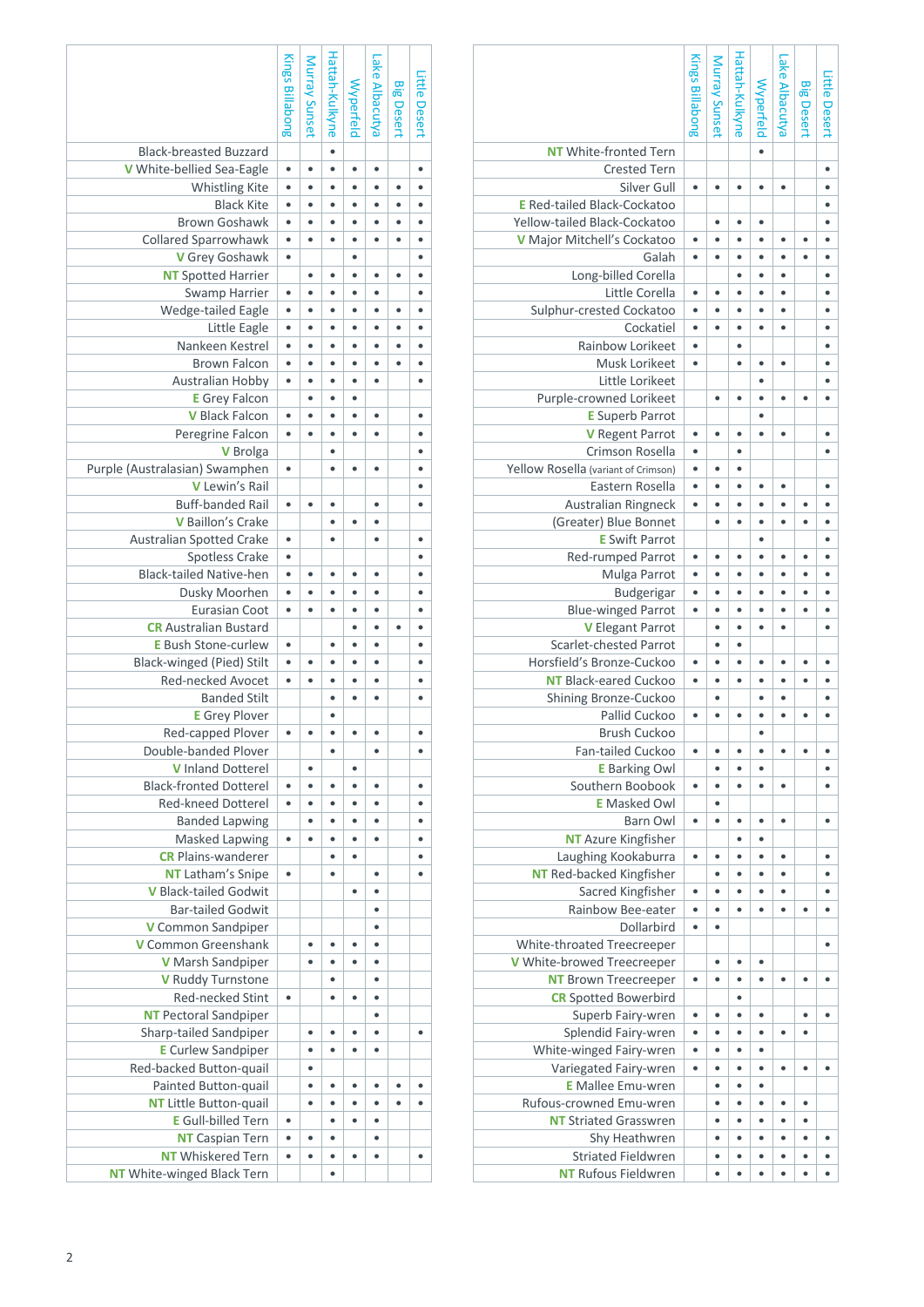|                                | <b>Kings Billabong</b> | Murray Sunset | Hattah-Kulkyne | Wyperfeld | Lake Albacutya | <b>Big Desert</b> | ittle Desert |
|--------------------------------|------------------------|---------------|----------------|-----------|----------------|-------------------|--------------|
| Rufous Whistler                | $\bullet$              | $\bullet$     | $\bullet$      |           | $\bullet$      | $\bullet$         | $\bullet$    |
| Grey Shrike-thrush             | $\bullet$              | ٠             |                |           |                |                   |              |
| <b>NT Crested Bellbird</b>     |                        | ٠             | ٠              |           | ٠              | ¢                 |              |
| Olive-backed Oriole            | ٠                      | ٠             | ٠              |           |                |                   |              |
| White-breasted Woodswallow     | $\bullet$              | ٠             | ٠              | $\bullet$ | $\bullet$      | ۰                 | $\bullet$    |
| Masked Woodswallow             | $\bullet$              | $\bullet$     | $\bullet$      | $\bullet$ | $\bullet$      | $\bullet$         | $\bullet$    |
| White-browed Woodswallow       | $\bullet$              | $\bullet$     | $\bullet$      | $\bullet$ | $\bullet$      | $\bullet$         | $\bullet$    |
| <b>Black-faced Woodswallow</b> | $\bullet$              | $\bullet$     | ٠              | ٠         |                |                   | $\bullet$    |
| Dusky Woodswallow              | ٠                      | ٠             | ٠              |           | $\bullet$      | ۰                 |              |
| Grey Butcherbird               | ٠                      | ٠             | ٠              |           |                | ٠                 | ٠            |
| <b>Pied Butcherbird</b>        | $\bullet$              | ċ             | ٠              |           |                |                   |              |
| <b>Australian Magpie</b>       | ٠                      | ٠             | ٠              | $\bullet$ | ٠              | ٠                 | $\bullet$    |
| Pied Currawong                 |                        |               | ٠              |           |                |                   |              |
| <b>Grey Currawong</b>          | ٠                      | ٠             | ٠              | $\bullet$ |                | ٠                 |              |
| <b>Grey Fantail</b>            | $\bullet$              | $\bullet$     | ٠              | $\bullet$ | ٠              | $\bullet$         | ٠            |
| Willie Wagtail                 | $\bullet$              | ٠             | ٠              | $\bullet$ | $\bullet$      | $\bullet$         | ٠            |
| Australian Raven               | $\bullet$              | ۰             | ٠              | $\bullet$ | $\bullet$      | ٠                 | ٠            |
|                                |                        |               |                |           |                |                   |              |
| Forest Raven                   |                        |               |                |           |                |                   |              |
| Little Raven                   | ۰                      | ٠<br>٠        | ٠              |           | ٠              | ٠                 | ٠            |
| <b>Little Crow</b>             |                        |               | ٠              |           |                |                   |              |
| Satin Flycatcher               |                        | ٠             |                |           |                |                   | ٠            |
| Restless Flycatcher            | ۰                      | ٠             | ٠              |           | ٠              | c                 |              |
| Magpie-lark                    |                        | ٠             | ٠              |           |                |                   |              |
| White-winged Chough            | $\bullet$              | $\bullet$     | ۰              | ٠         | ٠              | $\bullet$         | ٠            |
| Apostlebird                    | $\bullet$              | $\bullet$     | $\bullet$      |           |                |                   |              |
| Jacky Winter                   | $\bullet$              | $\bullet$     | ٠              | $\bullet$ | ٠              |                   | ٠            |
| Scarlet Robin                  |                        |               |                | $\bullet$ |                |                   | $\bullet$    |
| Red-capped Robin               | ۰                      | ٠             | ٠              | ٠         | $\bullet$      | ٠                 | ٠            |
| Flame Robin                    |                        |               | ٠              |           | ٠              |                   | ٠            |
| <b>NT</b> Hooded Robin         | ٠                      |               |                |           |                | ¢                 |              |
| <b>Eastern Yellow Robin</b>    |                        |               | ٠              |           |                |                   | ٠            |
| Southern Scrub-Robin           |                        |               | ٠              |           |                | ۰                 |              |
| Horsfield's (Singing) Bushlark |                        | $\bullet$     | ٠              | $\bullet$ | ٠              | ٠                 |              |
| ⊙ Eurasian Skylark             |                        |               |                |           |                |                   | $\bullet$    |
| Golden-headed Cisticola        | ۰                      | ٠             | $\bullet$      | ٠         | $\bullet$      | ٠                 | ٠            |
| Australian Reed-Warbler        | $\bullet$              | $\bullet$     | ۰              |           | ۰              |                   | ٠            |
| Little Grassbird               | ٠                      |               | ٠              |           | ٠              |                   | ٠            |
| <b>Rufous Songlark</b>         | $\bullet$              | ٠             | ٠              | ٠         | $\bullet$      | ٠                 | ٠            |
| <b>Brown Songlark</b>          |                        | ٠             | ٠              |           | $\bullet$      |                   |              |
| Silvereye                      | ۰                      | ٠             | ٠              | $\bullet$ | ٠              | ٠                 | ٠            |
| White-backed Swallow           |                        | $\bullet$     | ٠              | $\bullet$ | $\bullet$      | $\bullet$         | ٠            |
| <b>Welcome Swallow</b>         | ٠                      | ۰             | ۰              | ۰         | $\bullet$      | ٠                 | ٠            |
| <b>Fairy Martin</b>            | $\bullet$              | $\bullet$     | ٠              | $\bullet$ | $\bullet$      |                   | $\bullet$    |
| <b>Tree Martin</b>             | $\bullet$              | $\bullet$     | ٠              | $\bullet$ | $\bullet$      | $\bullet$         | $\bullet$    |
| ⊙ Common Blackbird             | $\bullet$              | ۰             | $\bullet$      | ۰         | $\bullet$      | ٠                 | ٠            |
| ⊙ Common Starling              | ۰                      | ۰             | ٠              |           | $\bullet$      | ٠                 |              |
| Mistletoebird                  | ۰                      | ٠             | ٠              |           | ٠              |                   |              |
| Zebra Finch                    | $\bullet$              | $\bullet$     | ٠              |           | $\bullet$      |                   |              |
| <b>NT</b> Diamond Firetail     | $\bullet$              | ٠             | $\bullet$      | $\bullet$ | $\bullet$      |                   | ٠            |
| ⊙ House Sparrow                | $\bullet$              | ٠             | ٠              | $\bullet$ | $\bullet$      | $\bullet$         | ٠            |
| Australasian Pipit             |                        | $\bullet$     | ٠              | $\bullet$ | $\bullet$      | ٠                 | ٠            |
| ⊙ European Goldfinch           |                        | $\bullet$     | ٠              | $\bullet$ | $\bullet$      |                   | $\bullet$    |

| The names and order of birds in this checklist follows Christidis, L; |
|-----------------------------------------------------------------------|
| Boles, W. E. 2008. Systematics and Taxonomy of Australian Birds.      |
| CSIRO Publications, Collingwood.                                      |

The status of endangered birds in Victoria follows Department of Sustainability and Environment. 2013. *The Advisory List of*

|                                    | <b>Kings Billabong</b> | Murray Sunset | Hattah-Kulkyne |           | Lake Albacutya |                   |               |  |
|------------------------------------|------------------------|---------------|----------------|-----------|----------------|-------------------|---------------|--|
|                                    |                        |               |                |           |                |                   |               |  |
|                                    |                        |               |                |           |                |                   |               |  |
|                                    |                        |               |                |           |                |                   |               |  |
|                                    |                        |               |                | Wyperfeld |                | <b>Big Desert</b> | Little Desert |  |
|                                    |                        |               |                |           |                |                   |               |  |
| <b>E</b> Redthroat                 |                        | $\bullet$     |                | $\bullet$ |                |                   |               |  |
| Weebill                            | $\bullet$              | $\bullet$     | $\bullet$      | $\bullet$ | $\bullet$      | ٠                 | $\bullet$     |  |
| Western Gerygone                   | $\bullet$              |               |                | $\bullet$ |                |                   |               |  |
|                                    |                        |               |                |           |                |                   |               |  |
| White-throated Gerygone            |                        |               |                |           |                |                   |               |  |
| <b>Striated Thornbill</b>          |                        |               |                |           |                |                   |               |  |
| <b>Yellow Thornbill</b>            | $\bullet$              | ٠             | ٠              | ۰         | ٠              | ٠                 | ٠             |  |
| Yellow-rumped Thornbill            |                        | $\bullet$     | $\bullet$      | ٠         |                | ٠                 |               |  |
| Chestnut-rumped Thornbill          | $\bullet$              | $\bullet$     | $\bullet$      | $\bullet$ | $\bullet$      | ٠                 | $\bullet$     |  |
|                                    |                        |               |                |           |                |                   |               |  |
| <b>Buff-rumped Thornbill</b>       | $\bullet$              | $\bullet$     | $\bullet$      | $\bullet$ | ٠              | $\bullet$         | $\bullet$     |  |
| <b>NT</b> Slender-billed Thornbill |                        |               |                | ۰         | $\bullet$      | $\bullet$         | $\bullet$     |  |
| <b>Inland Thornbill</b>            | $\bullet$              | $\bullet$     | ٠              | ٠         | $\bullet$      | ٠                 | ٠             |  |
| <b>Brown Thornbill</b>             |                        |               |                |           |                |                   |               |  |
| Southern Whiteface                 |                        | ٠             |                |           |                |                   |               |  |
|                                    |                        |               |                |           |                |                   |               |  |
| <b>Spotted Pardalote</b>           |                        |               |                |           |                |                   |               |  |
| <b>Striated Pardalote</b>          | $\bullet$              |               |                |           |                |                   |               |  |
| Eastern Spinebill                  |                        |               |                |           |                |                   |               |  |
| Pied Honeyeater                    |                        | $\bullet$     | ٠              |           |                |                   |               |  |
|                                    |                        |               |                |           |                |                   |               |  |
| Yellow-faced Honeyeater            |                        |               |                |           |                |                   | $\bullet$     |  |
| Singing Honeyeater                 | $\bullet$              | $\bullet$     | $\bullet$      | $\bullet$ | ٠              | ٠                 |               |  |
| White-eared Honeyeater             |                        | $\bullet$     | ٠              | $\bullet$ | ٠              | ٠                 | $\bullet$     |  |
| Yellow-tufted Honeyeater           |                        |               |                | $\bullet$ |                |                   |               |  |
|                                    |                        |               |                |           |                |                   |               |  |
| V Purple-gaped Honeyeater          |                        | ٠             | ٠              |           |                |                   |               |  |
| Yellow-plumed Honeyeater           | $\bullet$              |               |                |           |                |                   |               |  |
| V Grey-fronted Honeyeater          |                        | $\bullet$     | ٠              |           |                |                   |               |  |
| <b>Fuscous Honeyeater</b>          |                        | ٠             | ٠              |           |                |                   | ٠             |  |
| White-plumed Honeyeater            | $\bullet$              |               | $\bullet$      |           |                |                   |               |  |
|                                    |                        | $\bullet$     |                | $\bullet$ | $\bullet$      | $\bullet$         |               |  |
| White-fronted Honeyeater           |                        |               | $\bullet$      |           |                |                   | ٠             |  |
| <b>Noisy Miner</b>                 | $\bullet$              | $\bullet$     | $\bullet$      | $\bullet$ | $\bullet$      |                   | $\bullet$     |  |
| <b>CR</b> Black-eared Miner        |                        | ۰             | ٠              | ۰         |                |                   |               |  |
| <b>Yellow-throated Miner</b>       | ٠                      | ٠             | ٠              |           | $\bullet$      |                   | $\bullet$     |  |
| Noisy Miner                        | $\bullet$              | $\bullet$     | ٠              | ٠         |                | ٠                 |               |  |
|                                    |                        |               |                |           |                |                   |               |  |
| Little Wattlebird                  |                        |               |                |           |                |                   |               |  |
| <b>Red Wattlebird</b>              |                        |               |                |           |                |                   |               |  |
| Crimson Chat                       |                        |               |                |           |                |                   |               |  |
| Orange Chat                        |                        | $\bullet$     | $\bullet$      | $\bullet$ |                |                   | $\bullet$     |  |
| White-fronted Chat                 | $\bullet$              | $\bullet$     | $\bullet$      | $\bullet$ | $\bullet$      | ٠                 | $\bullet$     |  |
|                                    |                        | $\bullet$     |                | $\bullet$ |                |                   |               |  |
| <b>Black Honeyeater</b>            |                        |               | $\bullet$      |           |                |                   | $\bullet$     |  |
| Tawny-crowned Honeyeater           | $\bullet$              | $\bullet$     | $\bullet$      | $\bullet$ |                | ۰                 | $\bullet$     |  |
| New Holland Honeyeater             |                        | $\bullet$     | $\bullet$      | $\bullet$ | $\bullet$      | $\bullet$         | $\bullet$     |  |
| <b>NT</b> Black-chinned Honeyeater |                        |               | ٠              |           |                |                   |               |  |
| Brown-headed Honeyeater            | $\bullet$              | ٠             | ٠              | $\bullet$ |                | ٠                 |               |  |
|                                    |                        |               |                |           |                |                   |               |  |
| White-naped Honeyeater             |                        |               |                |           |                |                   |               |  |
| <b>Blue-faced Honeyeater</b>       | $\bullet$              | $\bullet$     | ٠              | ٠         |                |                   |               |  |
| Noisy Friarbird                    |                        |               | ٠              |           |                |                   |               |  |
| Little Friarbird                   | $\bullet$              | $\bullet$     | ٠              | $\bullet$ | $\bullet$      |                   | ٠             |  |
|                                    |                        | $\bullet$     |                | $\bullet$ | $\bullet$      |                   |               |  |
| <b>Striped Honeyeater</b>          | $\bullet$              |               | $\bullet$      |           |                |                   |               |  |
| <b>E</b> Grey-crowned Babbler      |                        | $\bullet$     | $\bullet$      |           |                |                   |               |  |
| White-browed Babbler               | $\bullet$              | $\bullet$     | $\bullet$      | $\bullet$ | $\bullet$      | ۰                 | ٠             |  |
| Chestnut-crowned Babbler           | $\bullet$              | $\bullet$     | ٠              |           |                |                   |               |  |
| <b>NT</b> Chestnut Quail-thrush    |                        | $\bullet$     | ٠              | ٠         | ٠              | ٠                 |               |  |
| Varied Sitella                     | $\bullet$              |               |                | ٠         |                |                   |               |  |
|                                    |                        |               |                |           |                |                   |               |  |
| V Ground Cuckoo-shrike             |                        |               | ٠              | ٠         |                |                   |               |  |
| <b>Black-faced Cuckoo-shrike</b>   |                        | $\bullet$     | ٠              | $\bullet$ |                | ٠                 |               |  |
| White-bellied Cuckoo-shrike        | $\bullet$              |               | ٠              | $\bullet$ |                |                   |               |  |
| White-winged Triller               | $\bullet$              | $\bullet$     | $\bullet$      | $\bullet$ | $\bullet$      | $\bullet$         | $\bullet$     |  |
| <b>Crested Shrike-tit</b>          | $\bullet$              |               | $\bullet$      | $\bullet$ |                |                   | $\bullet$     |  |
|                                    |                        |               |                |           |                |                   |               |  |
| <b>E</b> Red-lored Whistler        |                        | $\bullet$     | ٠              | $\bullet$ | $\bullet$      | ۰                 | ٠             |  |
| Gilbert's Whistler                 | $\bullet$              | $\bullet$     | ٠              | ٠         |                | ٠                 | ٠             |  |
| Golden Whistler                    | $\bullet$              | $\bullet$     | $\bullet$      | ٠         | ٠              | ٠                 | $\bullet$     |  |